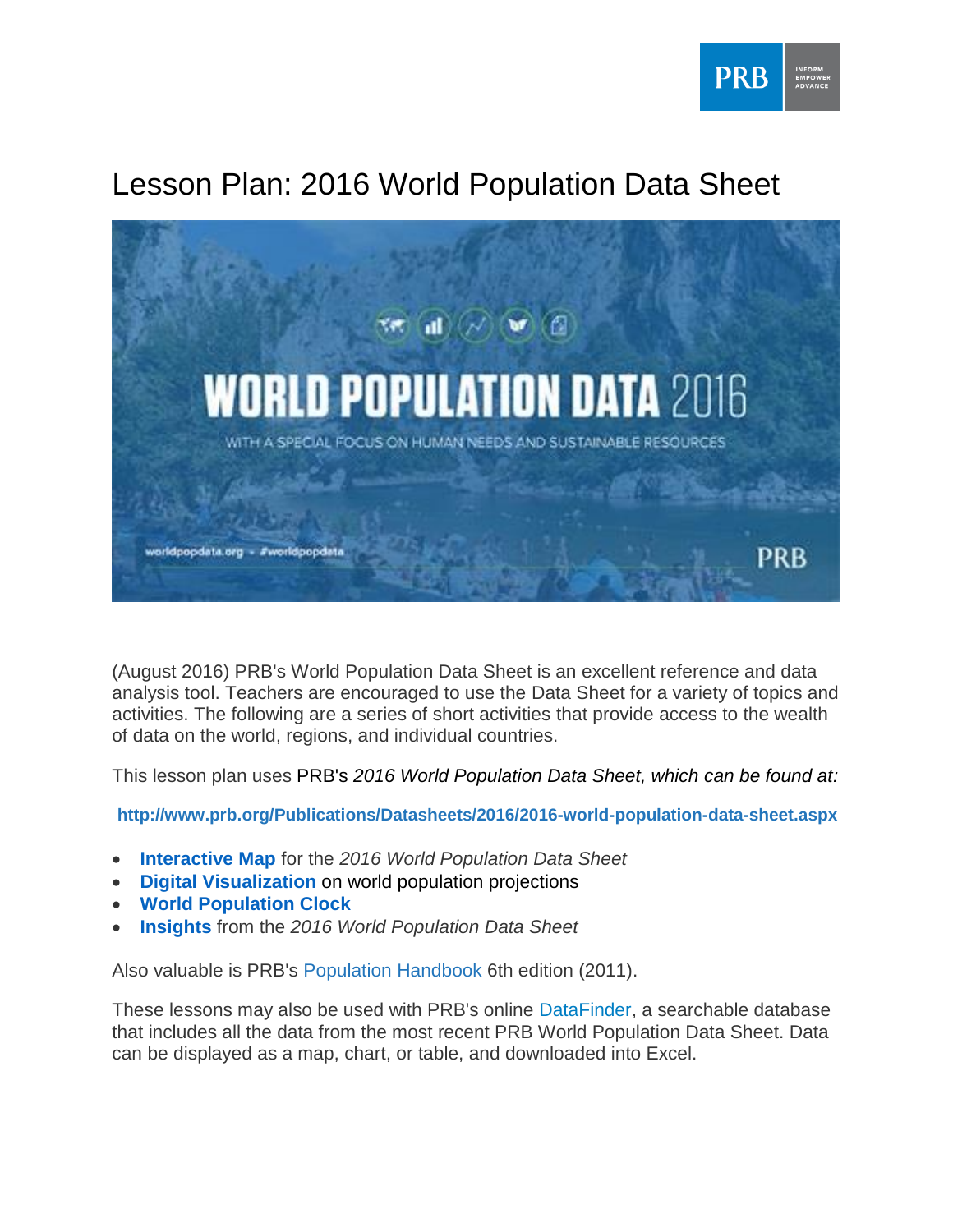

#### **Grade Level**

 $6 - 12$ 

#### **Time Required**

• One class period for each activity.

#### **Standards Addressed**

• Math and geography.

#### **Vocabulary/Concepts**

• Population size, birth rate, death rate, infant mortality rate, total fertility rate, life expectancy, age distribution.

### **Objectives**

- Ask geographic questions about the population characteristics of a country.
- Acquire information about the key population characteristics of a country, by using the World Population Data Sheet.
- Organize population information about a country.
- Compare and contrast population characteristics of selected countries.

#### **Materials**

- All activities: 2016 World Population Data Sheet [\(PDF: 2.5MB\)](http://www.prb.org/pdf16/prb-wpds2016-web-2016.pdf)
- Activity 2: County Profile Worksheet [\(PDF: 23KB\)](http://www.prb.org/pdf/wpdswork.pdf)
- Activity 5: Country Outline Map [\(PDF: 94KB\)](http://www.prb.org/pdf/blankWORLDmap.pdf)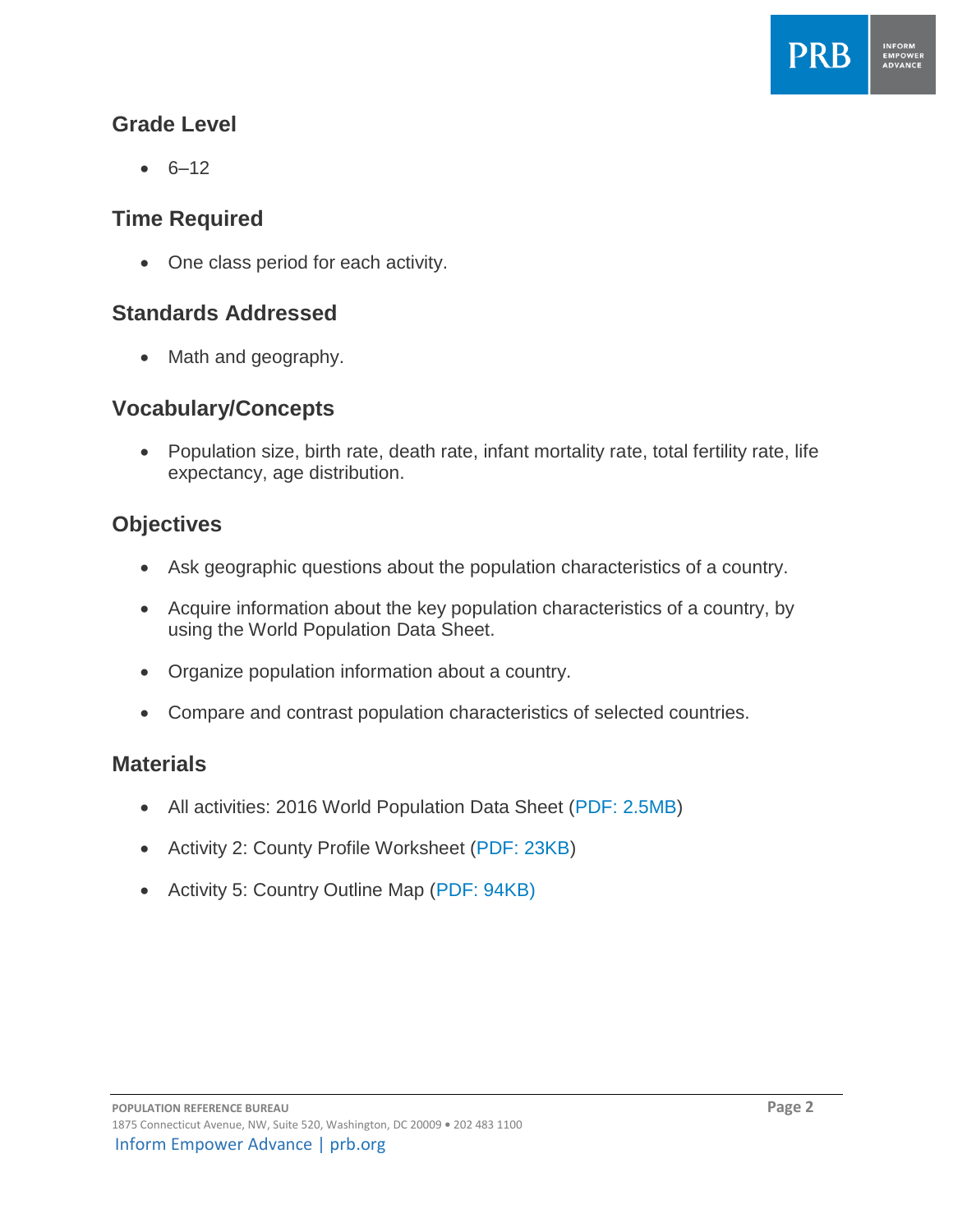

Find answers to the following questions using the current World Population Data Sheet.

- 1. What is the population of the world?
- 2. Rank the 10 countries with the largest population (from largest to smallest).
- 3. Instead of absolute numbers, rates are often used to tell how frequently a population or demographic event is occurring—rates show how common an event is (often expressed as per 1,000 people). List the type of information on the Data Sheet reported by a rate.
- 4. The death rate is the annual number of deaths per 1,000 population. Which country (or countries) has the highest death rate? Which country (or countries) has the lowest?
- 5. The infant mortality rate measures the number of deaths each year to infants under one year of age per 1,000 live births. Which country (or countries) has the highest infant mortality rate and what is that rate? Which country (or countries) has the lowest and what is that rate?
- 6. The total fertility rate (TFR) is the average number of children women would have if they maintained the current level of childbearing throughout their reproductive years. Which countries (or countries) share the highest TFR and what is it? Which country (or countries) has the lowest TFR. What is it?
- 7. Which country (or countries) has the "youngest" population, that is, the highest proportion of population under age 15? Which country (or countries) has the "oldest" population, that is, the highest proportion of population over age 64?
- 8. In which country (or countries) are women expected to live the longest? Which country (or countries) has the lowest life expectancy for women? In which country (or countries) are men expected to live the longest? Which country (or countries) has the lowest life expectancy for men.
- 9. In which African country (or countries) does the highest proportion of people live in urban areas? In Asia? In Latin America? In Europe? In Oceania?
- 10.Gross national income in purchasing power parity per capita (GNI PPP) converts income into "international dollars" and indicates the amount of goods and services one could buy in the United States with a given amount of money. Which country (or countries) is the wealthiest in terms of GNI PPP? Which is the second wealthiest?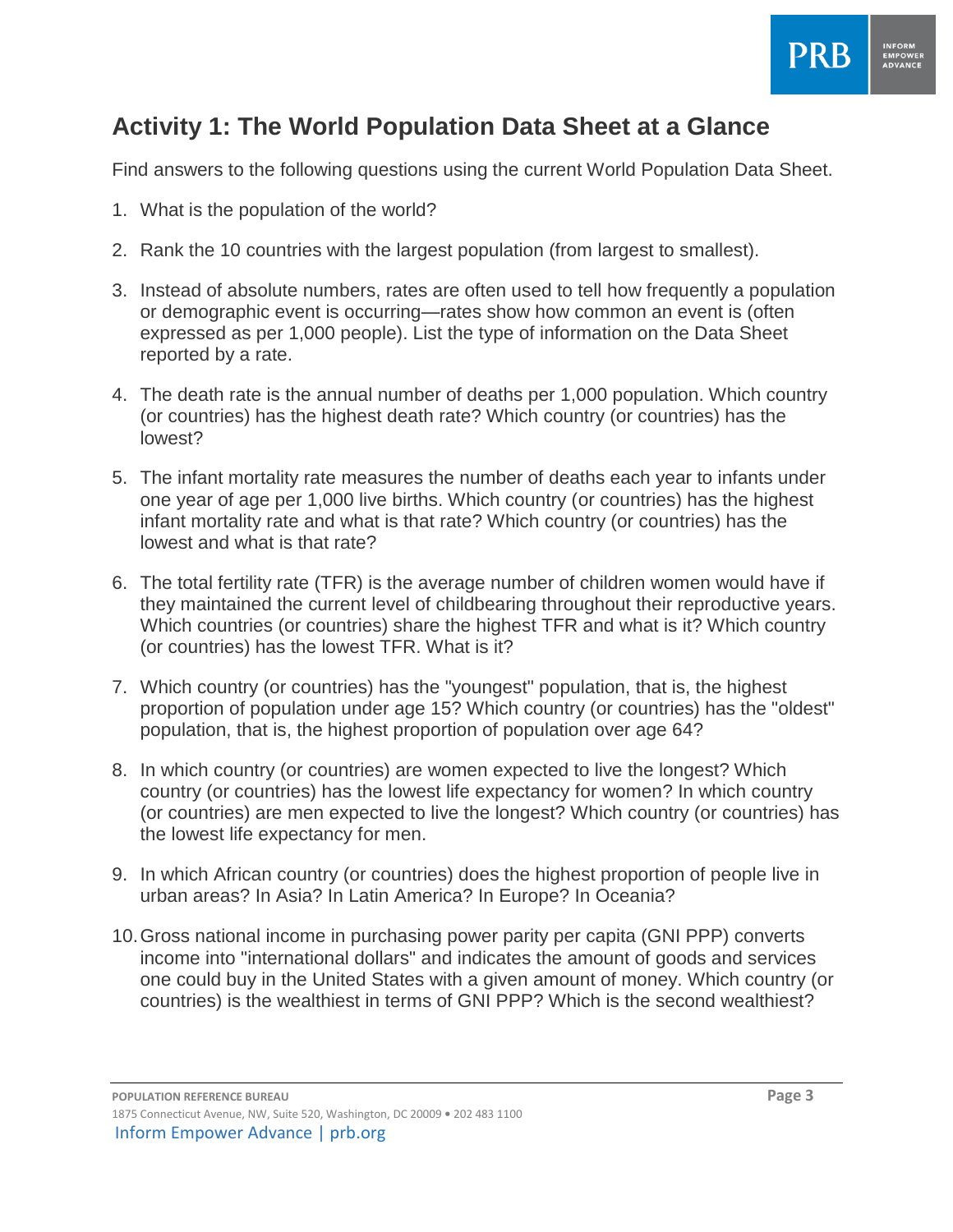

- 11.A population projection is a computation of future changes in population numbers based on assumptions about future trends in fertility, mortality, and migration. Which categories on the data sheet are shown as projections?
- 12.Rank the 10 countries with the largest projected populations for both 2030 and 2050 (from largest to the smallest). Which country's (or countries') population is projected to drop out of the top 10 by 2050? Which country (or countries) is projected to be added to the top 10? Look back to the rankings for the current year. What are the major shifts in this ranking from now to 2050?
- 13.Rank the regions according to population size (from largest to the smallest).
- 14.What proportion of the world's people live in Africa? In Asia? In North America? In Latin America? In Europe? In Oceania? What are the projected proportions? Draw a bar chart showing the regional distributions of the world's population for this year, 2030 and 2050.
- 15.What proportion of the world's people live in less developed countries (LDCs) in the current year? In more developed countries (MDCs)? What proportion of the world's people is projected to live in LDCs in 2030? In 2050? What proportion is projected to live in MDCs in 2030? In 2050?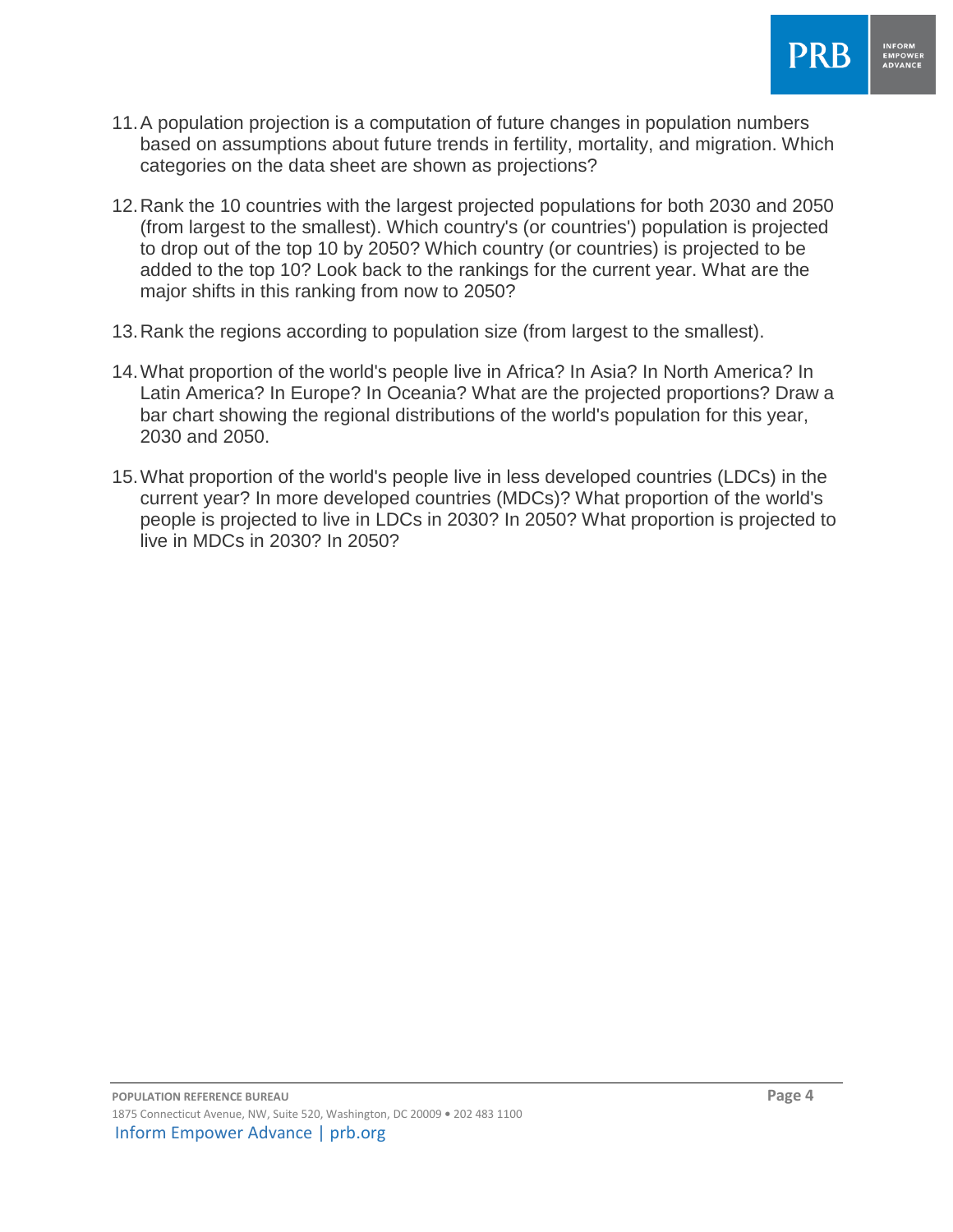

## **Activity 2: Profiling a Country**

The purpose of this activity is to introduce students to the demographic indicators listed on the Data Sheet by providing them with a tool to organize population information about a country. As students study different countries they can accumulate country profiles in their notebook. Students will need to use the [World Population Data Sheet](http://www.prb.org/pdf16/prb-wpds2016-web-2016.pdf)  and the [Country Profile Worksheet.](http://www.prb.org/pdf/wpdswork.pdf)

Note: The rate of natural increase is the rate at which a population is increasing (or decreasing) in a given year due to a surplus (or deficit) of births over deaths, expressed as a percentage of the base population. It is calculated by subtracting a country's death rate from birth rate and then dividing by 10. This rate does not include the effects of immigration or emigration.

- 1. Display the [Country Profile Worksheet.](http://www.prb.org/pdf/wpdswork.pdf) Distribute blank copies to students. Complete the profile of the United States, defining the indicators as they are mapped out on the worksheet. After completing the "country comparison blocks," discuss.
- 2. Have students place a copy of the U.S. profiles in their notebooks. Have students complete a new profile each time they start a unit on a new country. Before they do the profile of the new country, students should develop hypotheses about the population characteristics of the country and use the mapping activity to test their hypotheses. They should compare the profile of each new country with the profile of the United States.
- 3. As students learn more about the country, they can add other information from the Data Sheet (or other sources) to their profiles.

This lesson was adapted from a lesson developed by Jane Moriarty of the Michigan Geographic Alliance.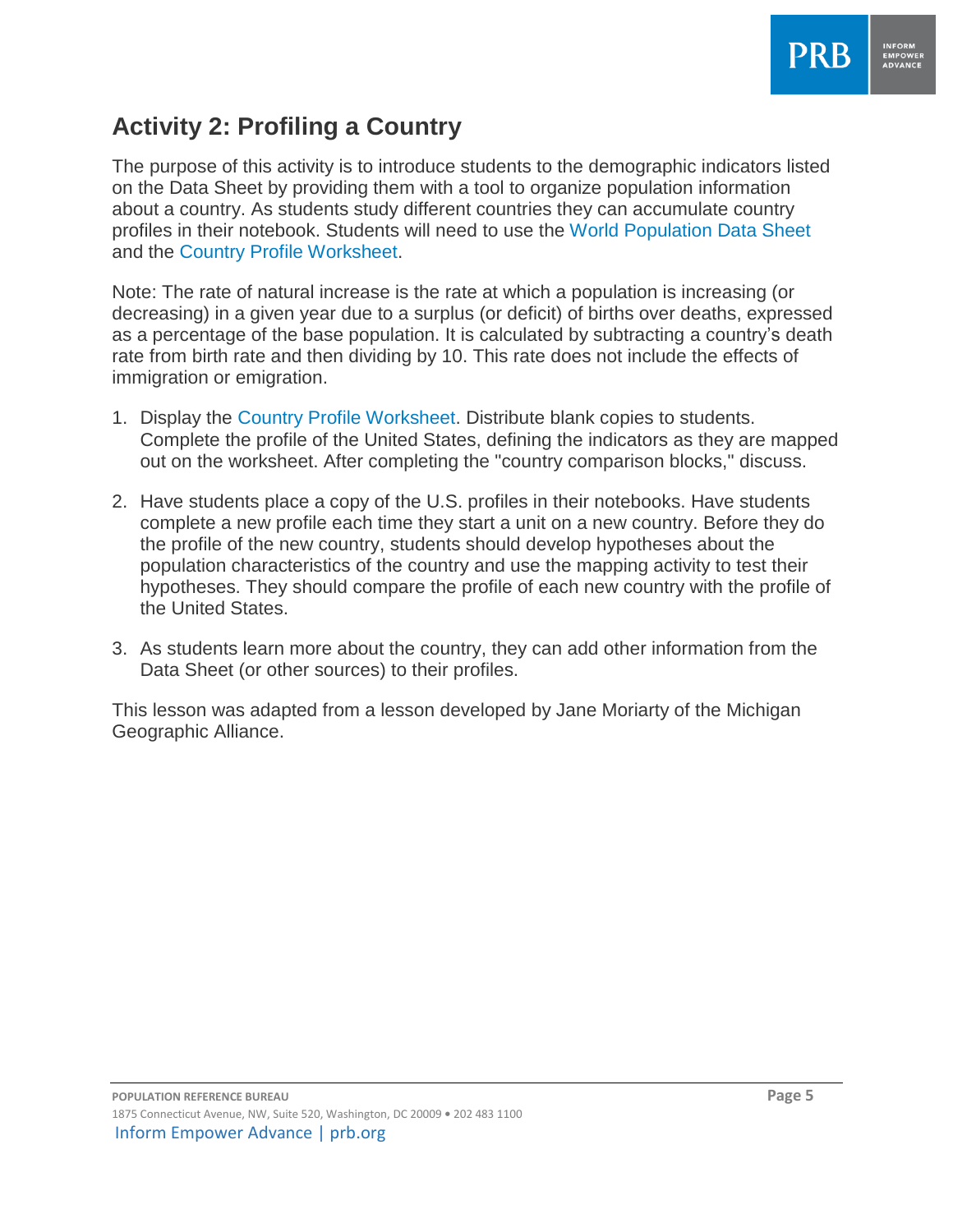

## **Activity 3: Mapping the Data**

Mapping data is often a good method for analysis. Most of the demographic characteristics on the World Population Data Sheet lend themselves to mapping. A map that uses color to represent quantitative data is called a choropleth map. Areas are distinguished from one another using different colors or different shades of the same color based on the values they represent. Brighter colors or dark shades of the same color indicate greater values and dimmer colors or lighter shades indicate lesser values.

Choose one of the following demographic variables using the World Population Data Sheet and map the world or regional distribution of that indicator on a [world or regional](http://www.prb.org/pdf/blankWORLDmap.pdf)  [country outline map:](http://www.prb.org/pdf/blankWORLDmap.pdf)

- Infant Mortality Rate
- Birth Rate
- Death Rate
- Total Fertility Rate
- Percent 65 and Over
- Percent Under Age 15
- Per Capita GNI PPP
- Life Expectancy (Male or Female)

Note: PRB's online [DataFinder](http://www.prb.org/DataFinder.aspx) automatically generates choropleth maps and is particularly appropriate for use with this activity. However, step-by-step instructions for creating a choropleth map by hand are below.

Create a choropleth map: Country Outline Map

Determine the mapping categories by finding the range of values for that indicator. Determine the number of categories to be used for your map and the interval of each category. For example:

- 1. After choosing the variable, determine the highest and lowest values for that measure.
- 2. Subtract these two numbers in order to calculate the range for the data.
- 3. Divide the range by the number of mapping categories planned for the map. Four to five categories will be adequate for most measures. The number produced by the division will indicate how many numbers to include in each category interval.
- 4. Always construct categories so that the numbers in one category do not overlap those in adjacent categories.
- 5. Arrange a color code or shading pattern for each category. Colors or patterns should increase from light to dark, from lowest to highest category.